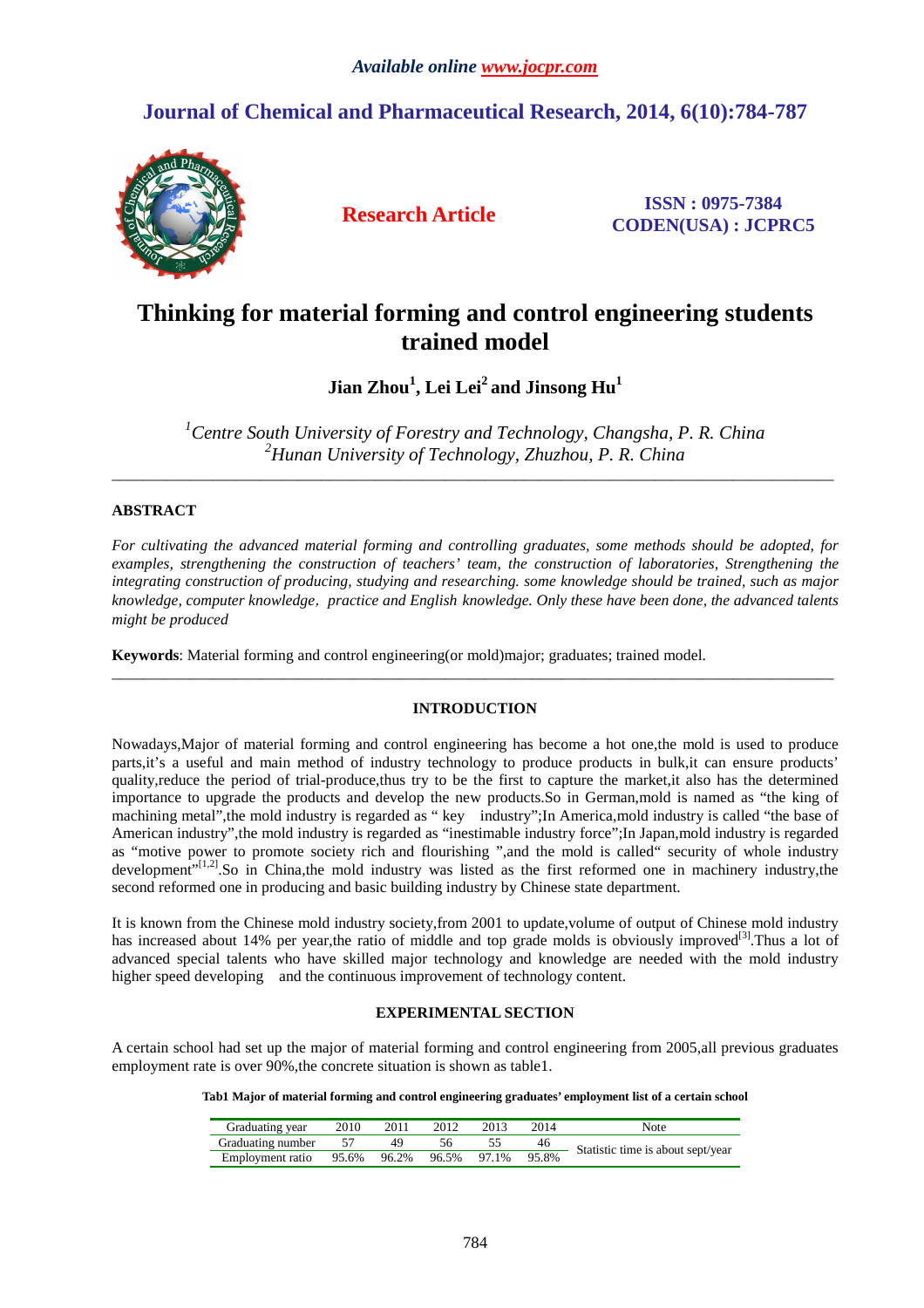And over half graduates got jobs in tri-angle Zhu and tri-angle Chang in China,others chose to stay in Changsha or other cities especially their hometown,and some graduates chose to act as postgraduates.The income of the major graduate employees were basically equal to other machinery majors graduates,this reflects the great demands of mold technology talents in the market.

*\_\_\_\_\_\_\_\_\_\_\_\_\_\_\_\_\_\_\_\_\_\_\_\_\_\_\_\_\_\_\_\_\_\_\_\_\_\_\_\_\_\_\_\_\_\_\_\_\_\_\_\_\_\_\_\_\_\_\_\_\_\_\_\_\_\_\_\_\_\_\_\_\_\_\_\_\_\_*

From the reflected information of the major graduates,enterprises don't think the mold graduates are the trained personnel who only chose a few major courses in college,some graduates should be trained for a long time practical experience,then they began to join the mold job,so it's conflicted between graduates and enterprises,the enterprise hope the graduates could take part in the mold design immediately after they enter the plant.The mold field need a lot of talents who have the well-educated major knowledge in the college, the special education which are systemic and wholly should be spread in the school, so as to adjust the need of special talents of mold major.Many Chinese colleges have felt the needs of mold special talents are developing,thus most engineering colleges found the major of material forming and controlling,the main directing is to cultivate advanced mold talents for the economic market,for training the qualified talents of mold major,the cultivated emphasis are three models,they are major knowledge,computer knowledge and practicing skill.

## **RESULTS AND DISCUSSION**

## **Major knowledge training**

The major of material forming and controlling is the same with all other majors,the opened courses are divided into public courses, major basic courses and major courses,the major basic courses and major courses include:Base of material forming technology,plastic forming principle,material forming equipments,punch forming technology and mold design,plastic forming technology and design,mold manufacturing technology,modern numeric control technology,mold three dimensional design technology,mold CAD/CAM,material forming technology CAE,mold material and surface heat treatment,etc.From the above opened courses,the task of college students is very stressful,so the courses of material forming equipments,punch forming technology and mold design,plastic forming technology and design,mold manufacturing technology,etc,are the priority among priorities,these course are determined as compulsory courses<sup>[4]</sup>. As a matter of fact,other courses are very important,such as modern numeric control technology, mold material and surface heat treatment,etc.

If we want to let students master the major knowledge firmly in the period of students' learning,the courses of punch forming technology and mold design,plastic forming technology and design have relative curriculum design,this can prolong studying time of relative important courses,the teachers can also find the shortages which exist in the students.From guiding students curriculum design in the past,we found some student insufficients as follows:

1)Motivation which students think problems initiatively should be strengthened more,the fact mainly reflected that the dependent of students' mold curriculum design was very universal,some students even wanted teacher gave the old designed materials to them,thus they didn't think the design at all,or some students asked the excellent students designed for them,or some students spent money to buy design materials through net,these phenomena should all be prevented so as to cultivate the students' professional ethics.

2)The basic knowledge should be strengthened.This mainly reflected that the students thought they had mainly finished the task of mold curriculum design after they had finished the mold assembly draw,so they were loosing.In the fact,the mold assembly draw is only a small step in the whole mold design,because the factory manufactured parts mainly according to the parts' draws,the assembly draw is only referenced sometimes,the design of parts involves spread basic knowledge,such as machinery draw,tolerance and fit,engineering materials,machine design,etc,especially the course of tolerance and fit is both the emphasis and difficult points,so the learning time of the course could be considered more as to let the students master the relative knowledge firmly,this can satisfy the mold major students' special need.

## **Computer knowledge training**

Because the mold desire is developing very quickly,the experts think that nowadays Chinese mold industry outcome is increased in double digit per year,but the comprehensive advanced talents,who both master the whole set producing technology procedure and use the modern numerical equipment independtly,are not so many,the Chinese advanced mold designing and manufacturing engineers are vey lack.

With the world industry developing and Chinese accession to WTO,mold design and manufacturing have became more and more important in the future.The needs of those,who master mold construction,understand modern mold design knowledge,can use the relative software to design mold fluently,know the numerical control manufacturing knowledge and technology,have increased day by day,especially in developed area in China,the desire of advanced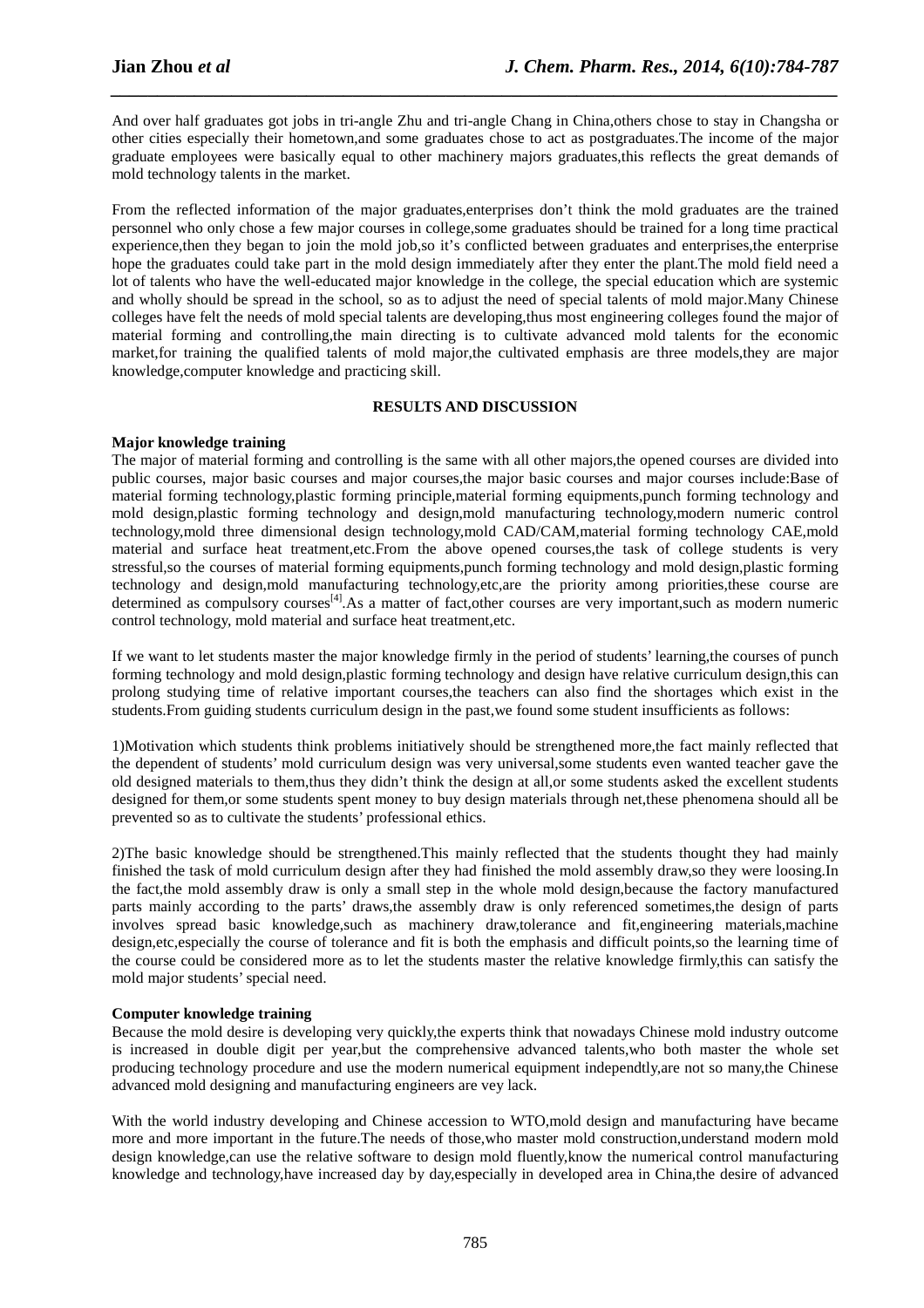mold talent grows obviously.So the knowledge of material forming major students should master more computer knowledge than usual machinery major students,such as UG,FEM,etc,this point should become common.

*\_\_\_\_\_\_\_\_\_\_\_\_\_\_\_\_\_\_\_\_\_\_\_\_\_\_\_\_\_\_\_\_\_\_\_\_\_\_\_\_\_\_\_\_\_\_\_\_\_\_\_\_\_\_\_\_\_\_\_\_\_\_\_\_\_\_\_\_\_\_\_\_\_\_\_\_\_\_*

For the need of employment,the students also know the importance of learning software,relative to other cources,the study of computer knowledge can generate their interest.So the mold major students except master CAD drawing like general machinery major students,they also should learn about the mold CAE/CAM field knowledge,such as Pro/e.Of course,nowadays,the software become more and more,this maybe let the students don't know how to choose which software they should learn.In the period of learning software,the main idea is for practice,at least master a utility software,other software only be demanded to operate or understand.Only do like as this,it accords with the rules of study, and confirms to the period of knowledge exploring.

#### **Practice skill training**

The reasons which restrict students practice skill are manifold:

1)The schools' practice skill training fund is not enough.On this base,the bigger practice skill training base couldn't be set in the campus.In the middle China,these universities can't be compared with seaside colleges which have the support of financial group,the middle China's college students only do some simple experiments,or visit some molds and simple experiments,the chance of practicing is relative limited.

2)The modern companies are reformed in China.Because of this area reason,the arrangement of nowadays' practice is more and more difficult,they are only the temporary measure which the practice depend on school fellows and friends,even so,the students couldn't visit the whole process of mold design and manufacturing,so the seashores' colleges have some advantages of geography in China,on this point,the middle China colleges need confirm the construction of the campus laboratory so as to resist the challenge of the outside,at the same time,there is a high starting point from the beginning,it can also satisfy the need of key laboratory struction. Nowadays, with the prevalence of learning English, more and more peoplerealize the importance of Engilsh. English is not our mother language, but it' svery important for us to learn it. The reasons are as follow.

#### **English knowledge training**

First of all, English is the only international standard language. China has developed rapidly in recent years. Now he is towards to the global level. Being the unique communication way, English is of great concern. Or we can say that English is essential to strengthen our mold industry. Secondly, due to the development of our society, there are more and more foreigners in China. Especially in some big cities,there are so many foreign people around us.They may be our workmates, classmates, neighbors, friends or even soul mates and so on. Therefore, it is so necessary for our graduates to understand English. Otherwise, how can we get along well with them. how can we make our life much more colorful.

The above is just the tip of the ice berg for the importance of English. There are so many that I can't list all here. In a word, English is very important in graduates' lives.

## **CONCLUSION**

In general,the major training is to cultivate students to master casting,press machining,welding and other materials' deformation basis knowledge,the students can use the material forming knowledge into the technology analysis fluently;They can master the base mold construction of punch die,plastic mold,cast mold or rubber mold,etc,they can design with the relative software masterly;They can master the basis computer aided software knowledge to analyze the punch technology and plastic forming technology,they can use deforming technology analysis by software;They should master the basis construction of material deformation equipments and the control theory,they have the basic knowledge of numerical deforming equipment design,manufacturing and management;They also need to be skillful on the basic knowledge of industry products deformation.After the students graduate,they can be regarded as the advanced engineering technology talents in the field of which the material deforming technology analyzed,mold design and manufacturing,new products developing and enterprises' management.

For the above targets to cultivate higher quality graduates of material forming and control engineering major,follows steps should be set up:

1)Strengthening the construction of teachers' team.On the one hand,if the time is relative spare,the teachers should communicates more with outside,even some teachers could be allowed to further-study;On the other hand,both having skillful theory and experience engineers could be engaged to give lectures in the colleges,the talents should be paid more attention to be engaged,sometimes the flexible policy might be adopted to attach talents;